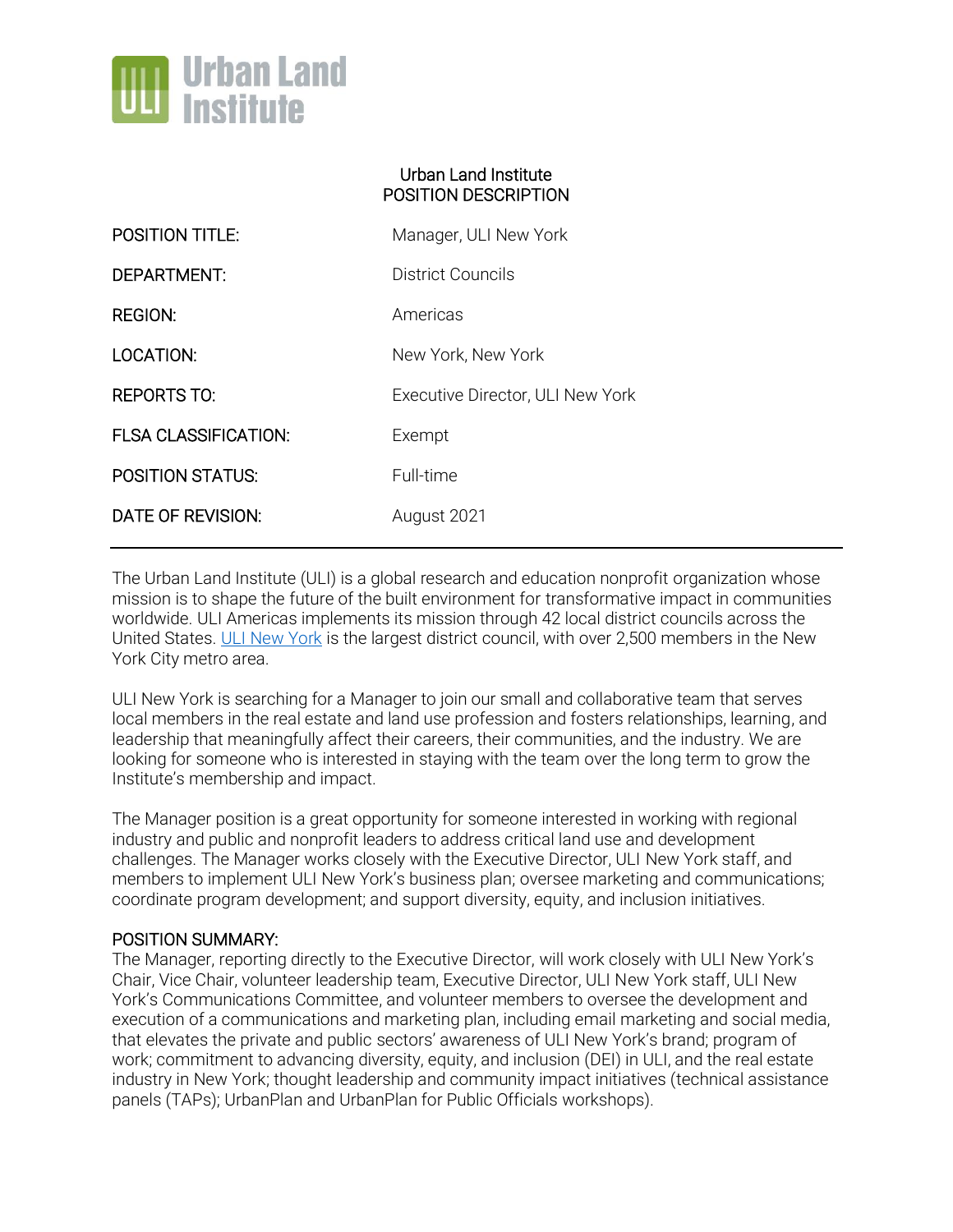The Manager will work collaboratively with ULI headquarters staff and communicate regularly with the co-chairs of the various committees and subcommittees within the Manager's portfolio of work; communicate directly with senior industry leaders participating in ULI New York's events and programs, general membership, prospects, sponsors and partner organizations; and work collaboratively with outside contractors employed by ULI New York to support the organization's DEI initiatives, annual Awards for Excellence in Development, and community impact initiatives.

The Manager will be responsible for coordinating the development of compelling, high-value content by ULI New York's Program Steering Committee, the Young Leaders Group (YLG) Programming Subcommittee, and the Women's Leadership Initiative (WLI) Programming Subcommittee that showcases the thought leadership of ULI, ULI New York members, and industry leaders.

The ULI New York staff currently works from home, but candidates should anticipate a return to an office environment in Manhattan in early 2022 for at least some portion of the work week once it is safe to return to the office in person.

## SPECIFIC RESPONSIBILITIES

### Marketing and Communications:

The Manager will work closely with the Executive Director and ULI New York's Communication Committee to advance the awareness and influence of ULI New York. The responsibilities will include the following:

- Creating and implementing a marketing and communications plan that improves member, nonmember, and public awareness of ULI New York's program of work and increases member and nonmember engagement with ULI New York, including through our annual Get Involved recruitment initiative.
- Developing persuasive communications strategies, including social media, for showcasing the Institute's thought leadership, increasing brand awareness in ULI New York's market, and raising awareness of and interest in ULI New York's community impact initiatives.
- Supporting the launch of ULI New York's new Communications Committee and working with committee leadership and members to develop an initial communications and marketing plan focused on promoting ULI New York programs.
- Designing and scheduling email marketing that creatively and effectively promotes ULI New York's programs, activities, and initiatives and improves email open rates, engagement, and registration.
- Managing communications initiatives, including, but not limited to, newsletters, social media campaigns, email marketing, press releases, and annual reports.
- Developing and maintaining timely, high-quality content on ULI New York's website and social media accounts.
- Measuring and tracking the effectiveness of marketing and communications plans and initiatives.

# Program Development and Coordination:

The Manager will work closely with the Program Steering Committee leadership and members to develop and coordinate the delivery and execution of timely, relevant, and high-value programs. Responsibilities will include the following: